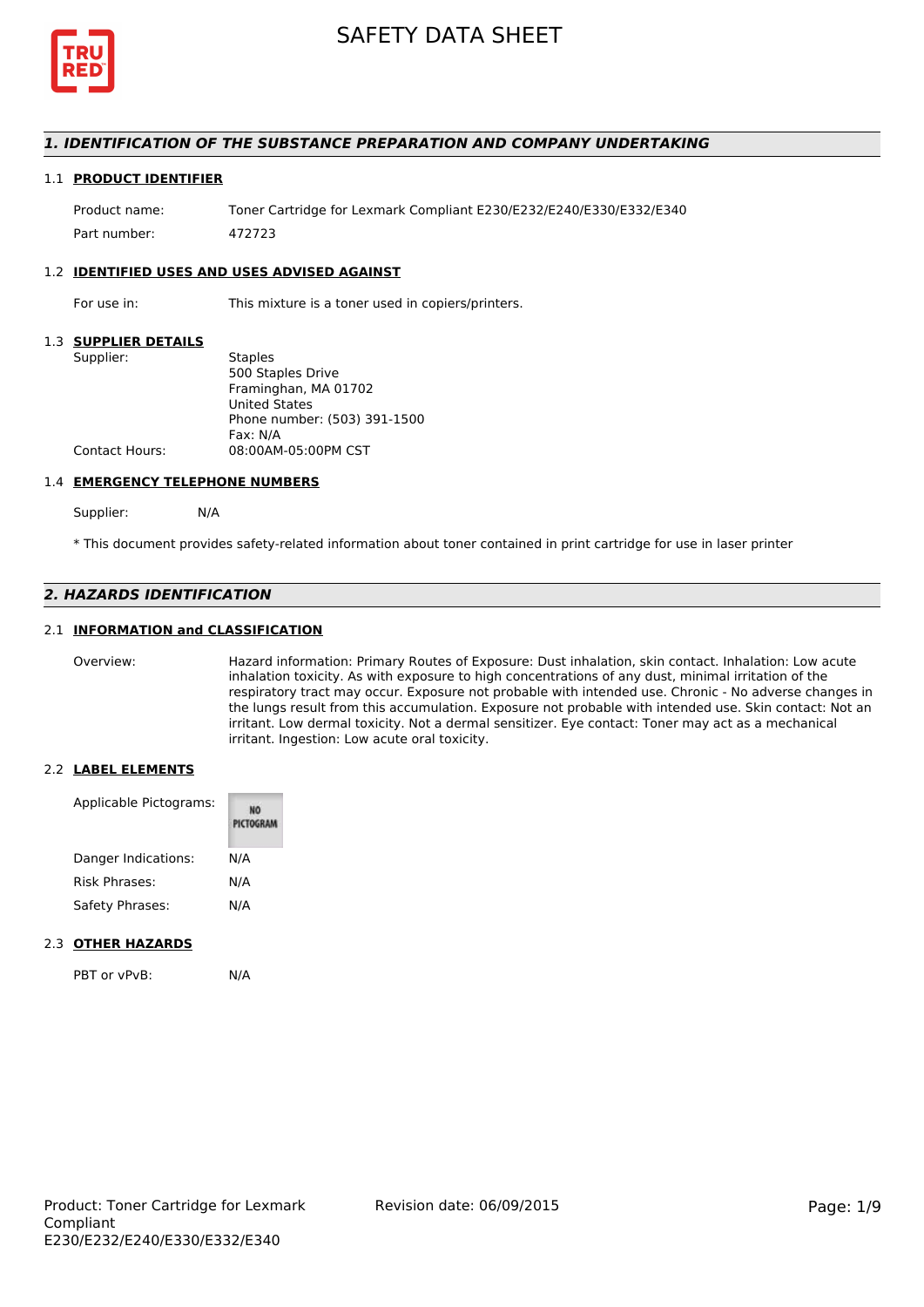

# *3. COMPOSITION / INFORMATION ON INGREDIENTS*

| Ingredients          | <b>CAS number</b>   | Weight %    | <b>OSHA</b><br><b>PEL</b> | <b>ACGIH</b><br><b>TLV</b>                                | Other                 |
|----------------------|---------------------|-------------|---------------------------|-----------------------------------------------------------|-----------------------|
| Polyester Resin      | <b>TRADE SECRET</b> | 65-85       | None                      | None                                                      | NITSRN 80100286-6001P |
| Iron Oxide           | 1317-61-9           | $7-13$      | None                      | None                                                      |                       |
| Carbon Black         | 1333-86-4           | $5 - 10$    | 3.5 mg/m3 $\vert$         | 3.5 mg/m3                                                 |                       |
|                      |                     |             | 8 hours                   | 8 hours                                                   |                       |
|                      |                     |             | <b>TWA</b>                | TWA                                                       |                       |
| Amorphous Silica     | <b>TRADE SECRET</b> | $1-3$       | None                      | None                                                      | NITSRN 80100451-5015  |
| (modified)           |                     |             |                           |                                                           |                       |
| Polymer Wax          | <b>TRADE SECRET</b> | $1-5$       | None                      | None                                                      | NITSRN 80100451-5016  |
| Titanium Dioxide     | 13463-67-7          | $0.1 - 1$   |                           | $ 15 \text{ mg/m}3 \text{ g} 10 \text{ mg/m}3 \text{ g} $ |                       |
|                      |                     |             |                           | hours TWA   hours TWA                                     |                       |
| Charge Control Agent | <b>TRADE SECRET</b> | $0.5 - 1.5$ | None                      | None                                                      | NITSRN 80100451-5037  |

The Full Text for all R-Phrases are Displayed in Section 16

#### **COMPOSITION COMMENTS**

The Data Shown is in accordance with the latest Directives.

This section provides composition information for the toner powder contained in specially designed container inside of the print cartridge.

### *4. FIRST-AID MEASURES*

#### 4.1 **FIRST AID MEASURES**

#### 4.1.1 **FIRST AID INSTRUCTIONS BY RELEVANT ROUTES OF EXPOSURE**

| If symptoms, such as shortness of breath or persistent coughing are experienced, remove source                              |
|-----------------------------------------------------------------------------------------------------------------------------|
| of contamination and move individual to fresh air. If symptoms persist, seek medical attention.                             |
| Do not rub eyes. Flush immediately with plenty of water. Remove contact lenses and continue                                 |
| flushing for at least 15 minutes. If irritation develops and persists, seek medical attention.                              |
| Wash with soap and water. Should irritation occur, seek medical attention.                                                  |
| Do not induce vomiting. Never give anything by mouth to an unconscious person. Get medical<br>attention if symptoms appear. |
|                                                                                                                             |

#### 4.1.2 **ADDITIONAL FIRST AID INFORMATION**

Additional first aid information: N/A Immediate Medical Attention Required: N/A

### 4.2 **SYMPTOMS AND EFFECTS**

Acute Symptoms from Exposure: Aggravated conditions: Exposure to high airborne dust concentrations, including toner, may aggravate existing respiratory conditions. Delayed Symptoms from Exposure: N/A

# 4.3 **IMMEDIATE SPECIAL TREATMENT OR EQUIPMENT REQUIRED**

Notes to physician: No specific antidote.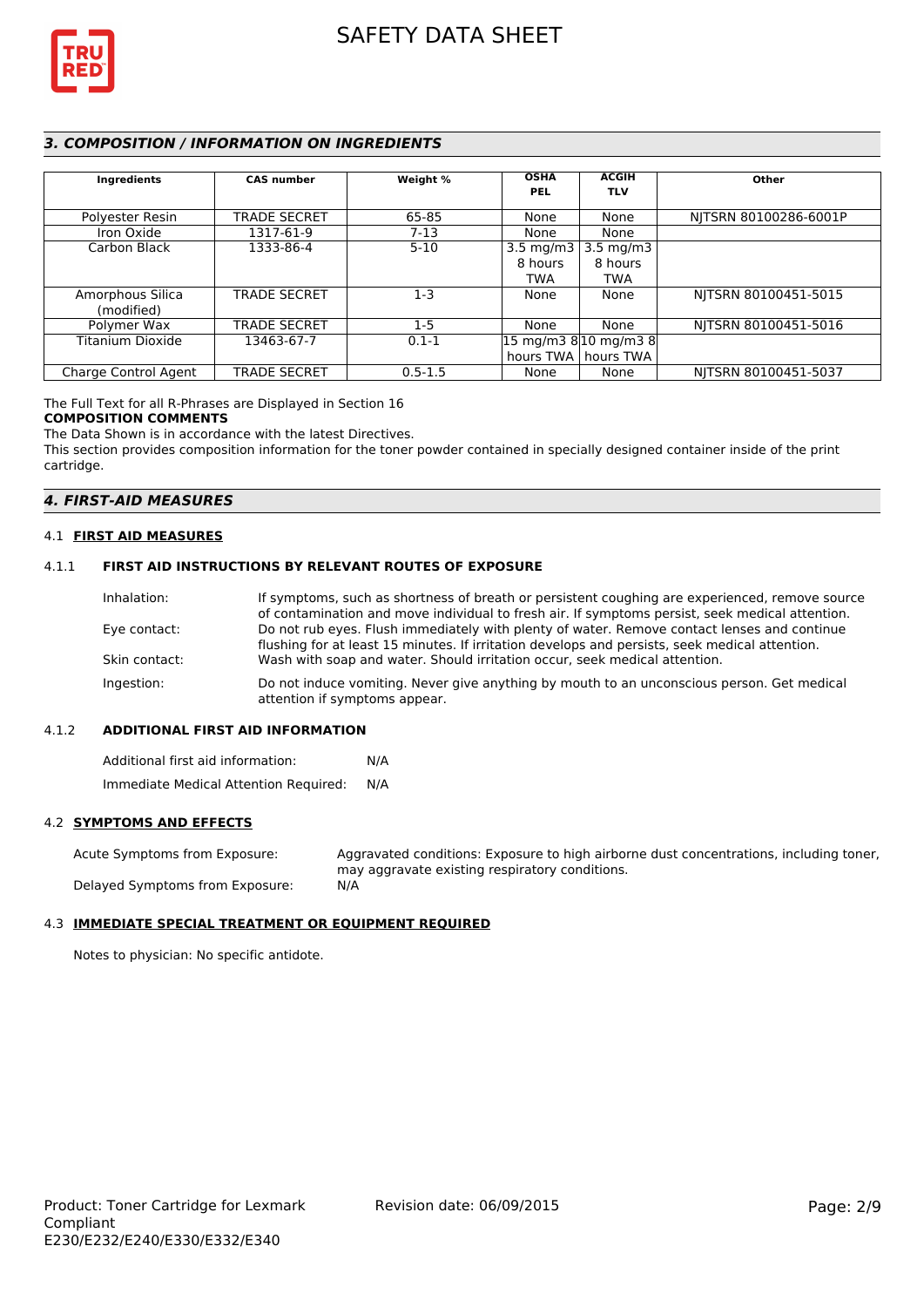

# *5. FIRE-FIGHTING MEASURES*

#### 5.1 **EXTINGUISHING MEDIA**

Recommended Extinguishing Media: Carbon dioxide, water spray or fog, dry chemical or foam. Extinguishing Media Not to be Used: N/A

#### 5.2 **SPECIAL HAZARD**

Unusual Fire/Explosion Hazards: Like many finely divided materials, toner dust, in high concentrations can form an explosive mixture in air which, if ignited, could result in a dust explosion. Hazardous combustion products: Carbon monoxide, carbon dioxide, unidentified organics.

Extinguishing Media Not to be Used: N/A

### 5.3 **ADVICE FOR FIRE FIGHTERS**

Avoid inhalation of smoke. Wear protective cloting an wear self-contained breathing apparatus

#### *6. ACCIDENTAL RELEASE MEASURES*

## 6.1 **PERSONAL PRECAUTIONS, PROTECTIVE EQUIPMENT AND EMERGENCY PROCEDURES**

#### 6.1.1 **PRECAUTIONS FOR NON-EMERGENCY PERSONNEL**

None required for intended use in printer.

# 6.1.2 **ADDITIONAL FIRST AID INFORMATION**

N/A

#### 6.1.3 **PERSONAL PROTECTION**

Wear personal protective equipment as described in Section 8.

#### 6.2 **ENVIRONMENTAL PRECAUTIONS**

Regulatory Information: Keep product out of sewers and watercourses.

#### 6.3 **METHODS AND MATERIAL FOR CONTAINMENT AND CLEANUP**

Spill or Leak Cleanup Procedures: If a dust cloud is possible due to a spill, remove all sources of ignition such as open sparks, flames, or static discharge to prevent the ignition of the dust. Minimize dust generation during clean up. Sweep up spill with non-metallic broom and dustpan. Contain for disposal. Oil permeated sweeping compound may be useful in cleaning up spills. Disposal is subject to national, state, regional, or provincial regulations.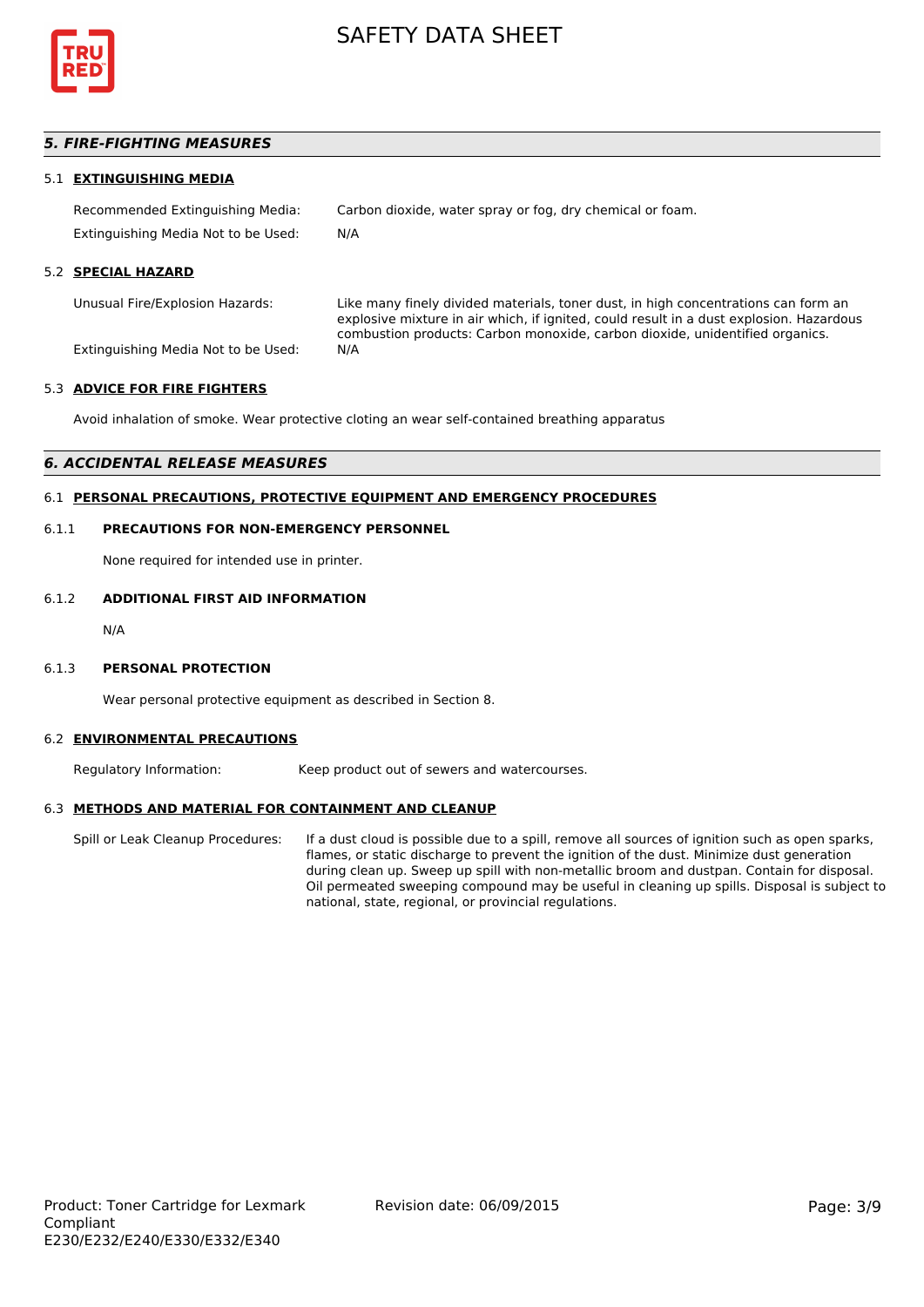

### *7. HANDLING AND STORAGE*

#### 7.1 **PRECAUTIONS FOR SAFE HANDLING**

Recommendations for Handling: No special precautions when used as intended. Keep containers closed, avoid creating dust. Keep away from ignition sources. Advice on General Hygiene: Never eat, drink or smoke in work areas. Practice good personal hygiene after using this material, especially before eating, drinking, smoking, using the restroom, or applying cosmetics.

#### 7.2 **CONDITIONS FOR SAFE STORAGE**

Avoid high temperatures, >100°F/32°C

#### 7.3 **SPECIFIC END USES**

Printing devices

#### *8. EXPOSURE CONTROLS/PERSONAL PROTECTION*

#### 8.1 **CONTROL PARAMETERS**

The best protection is to enclose operations and/or provide local exhaust ventilation at the site of chemical release in order to maintain airborne concentrations of the product below OSHA PELs (See Section 3). Local exhaust ventilation is preferred because it prevents contaminant dispersion into the work area by controlling it at its source.

#### 8.2 **EXPOSURE CONTROLS**

#### **Respiratory protection:**

IMPROPER USE OF RESPIRATORS IS DANGEROUS. Seek professional advice prior to respirator selection and use. Follow OSHA respirator regulations (29 CFR 1910.134 and 1910.137) and, if necessary, wear a NIOSH approved respirator. Select respirator based on its suitability to provide adequate worker protection for given work conditions, levels of airborne contamination, and sufficient levels of oxygen.

#### **Eye/Face Protection:**

Contact lenses are not eye protective devices. Appropriate eye protection must be worn instead of, or in conjunction with contact lenses.

#### **Hand/Skin Protection:**

For emergency or non-routine operations (cleaning spills, reactor vessels, or storage tanks), wear an SCBA. WARNING! Air purifying respirators do not protect worker in oxygen deficient atmospheres.

#### **Additional Protection:**

N/A

#### **Protective Clothing and Equipment:**

Wear chemically protective gloves, boots, aprons, and gauntlets to prevent prolonged or repeated skin contact. Wear splashproof chemical goggles and face shield when working with liquid, unless full face piece respiratory protection is worn.

#### **Safety Stations:**

Make emergency eyewash stations, safety/quick-drench showers, and washing facilities available in work area.

#### **Contaminated Equipment:**

Separate contaminated work clothes from street clothes. Launder before reuse. Remove material from your shoes and clean personal protective equipment. Never take home contaminated clothing.

#### **Comments:**

Never eat, drink or smoke in work areas. Practice good personal hygiene after using this material, especially before eating, drinking, smoking, using the restroom, or applying cosmetics.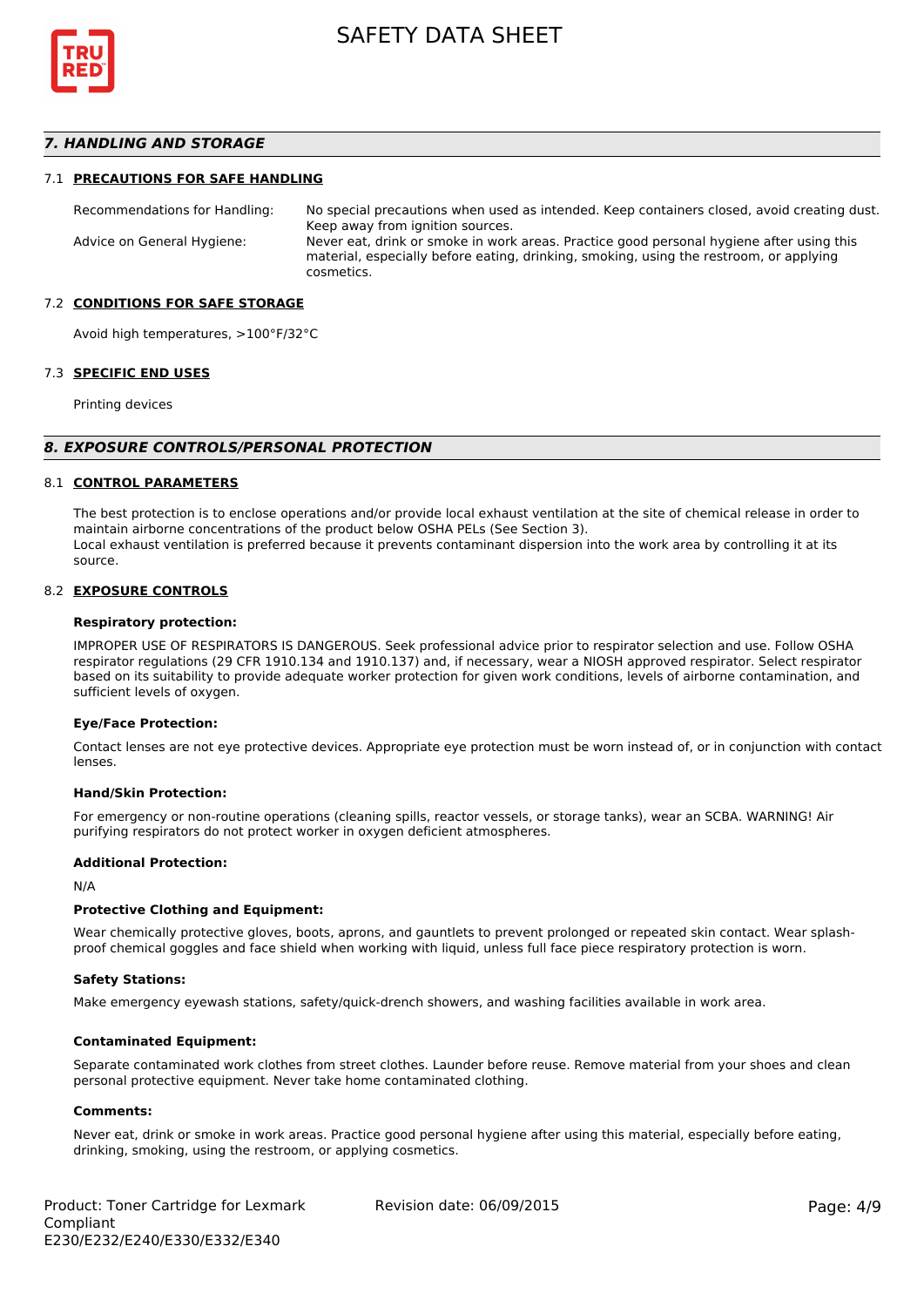

# *9. PHYSICAL AND CHEMICAL PROPERTIES*

# 9.1 **DETAIL INFORMATION**

| Physical state:            | PHYSICAL STATE: Solid (Toner Cartridge). APPEARANCE: Black. |
|----------------------------|-------------------------------------------------------------|
| Color:                     | <b>Black</b>                                                |
| Odor:                      | Faint odor (Plastic.)                                       |
| Odor threshold:            | N/A                                                         |
|                            |                                                             |
| Boiling point:             | N/A                                                         |
| Melting point:             | Not determined.                                             |
| Flash point:               | Solid, not applicable.                                      |
| <b>Explosion limits:</b>   | N/A                                                         |
| Relative density:          | N/A                                                         |
| Auto-ignition temperature: | N/A                                                         |

# 9.2 **OTHER INFORMATION**

SOLUBILITY: Insoluble in water.

# *10. CHEMICAL STABILITY AND REACTIVITY*

# 10.1 **Reactivity:**

| <b>Reactivity Hazards:</b><br>Data on Mixture Substances: | None<br>None                                                                                                   |
|-----------------------------------------------------------|----------------------------------------------------------------------------------------------------------------|
| 10.2 Chemical Stability:                                  | The product is stable. Under normal conditions of storage and use, hazardous<br>polymerisation will not occur. |
| 10.3 Hazardous Polymerization:                            | Stable under conditions of normal use.                                                                         |
| 10.4 Conditions to Avoid:                                 | Keep away from heat, flame, sparks and other ignition sources.                                                 |
| 10.5 Incompatible Materials:                              | Strong oxidising materials                                                                                     |
| 10.6 Hazardous Decomposition:                             | Will not occur.                                                                                                |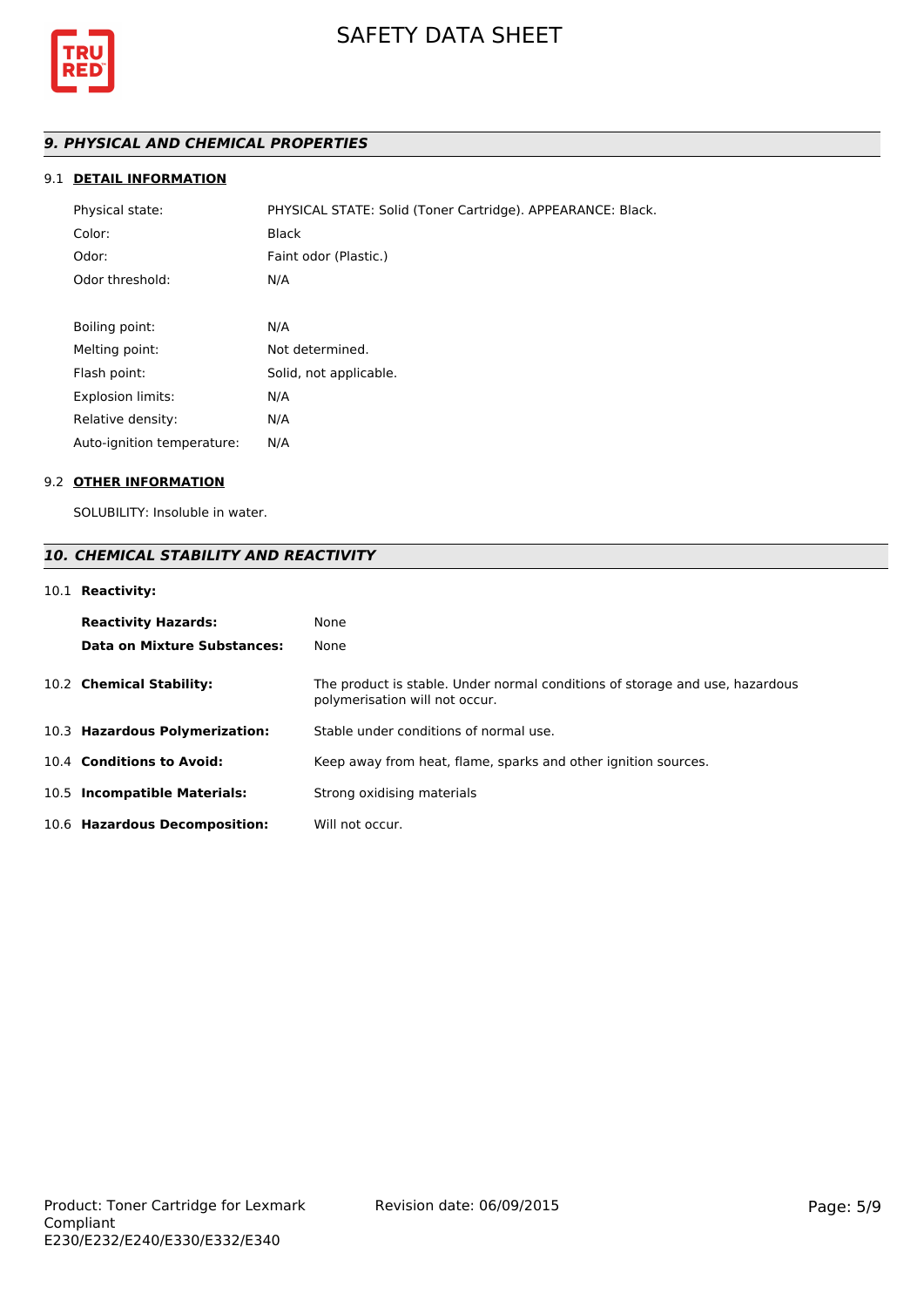

# *11. INFORMATION ON TOXICOLOGICAL EFFECT*

| <b>Mixtures:</b><br><b>Acute Toxicity:</b> | Toner dust is a particulate not otherwise classified (PNOC) or regulated (PNOR).<br>Ingestion: Low acute oral toxicity. Exposure not probable with intended use. Acute toxicity oral rat<br>$LD50$ (mg/kg): $>5000$ .                                                                                                                                                                                                                                                                                                                                                                                                                                                                        |
|--------------------------------------------|----------------------------------------------------------------------------------------------------------------------------------------------------------------------------------------------------------------------------------------------------------------------------------------------------------------------------------------------------------------------------------------------------------------------------------------------------------------------------------------------------------------------------------------------------------------------------------------------------------------------------------------------------------------------------------------------|
| <b>Skin Corrosion/Irritation:</b>          | N/A                                                                                                                                                                                                                                                                                                                                                                                                                                                                                                                                                                                                                                                                                          |
| <b>Serious Eye Damage:</b>                 | N/A                                                                                                                                                                                                                                                                                                                                                                                                                                                                                                                                                                                                                                                                                          |
| Inhalation:                                | Low acute inhalation toxicity. As with exposure to high concentrations of any dust, minimal<br>irritation of the respiratory tract may occur. Pure Carbon Black and Titanium Dioxide, minor<br>components of this product, has been listed by IARC as a group 2B (possible carcinogen). This<br>classification is based on rat "lung particulate overload" studies performed with airborne<br>particulate. Toner is not listed by IARC, NTP, or OSHA. Long term exposure to excessive<br>concentrations of iron oxide-containing dusts has resulted in a condition identified as siderosis, a<br>relatively benign pneumoconiosis, caused by deposition of iron oxide particles in the lung. |
| <b>Sensitization:</b>                      | N/A                                                                                                                                                                                                                                                                                                                                                                                                                                                                                                                                                                                                                                                                                          |
| <b>Mutagenicity:</b>                       | N/A                                                                                                                                                                                                                                                                                                                                                                                                                                                                                                                                                                                                                                                                                          |
| <b>Carcinogenicity:</b>                    | Classified 2B (Possible for humans.) by IARC [Carbon Black]. Classified 2B (Possible for humans.)<br>by IARC [Titanium Dioxide].                                                                                                                                                                                                                                                                                                                                                                                                                                                                                                                                                             |
| <b>Reproductive Toxicity:</b>              | N/A                                                                                                                                                                                                                                                                                                                                                                                                                                                                                                                                                                                                                                                                                          |
| <b>STOT - Single Exposure:</b>             | Aggravating conditions: Exposure to high airborne dust concentrations, including toner, may                                                                                                                                                                                                                                                                                                                                                                                                                                                                                                                                                                                                  |
|                                            | aggravate existing respiratory conditions.                                                                                                                                                                                                                                                                                                                                                                                                                                                                                                                                                                                                                                                   |
| <b>STOT - Multiple Exposure:</b>           | N/A                                                                                                                                                                                                                                                                                                                                                                                                                                                                                                                                                                                                                                                                                          |
| Ingestion:                                 | N/A                                                                                                                                                                                                                                                                                                                                                                                                                                                                                                                                                                                                                                                                                          |
| <b>Hazard Class Information:</b>           | N/A                                                                                                                                                                                                                                                                                                                                                                                                                                                                                                                                                                                                                                                                                          |
| <b>Mixture on Market Data:</b>             | N/A                                                                                                                                                                                                                                                                                                                                                                                                                                                                                                                                                                                                                                                                                          |
| <b>Symptoms:</b>                           | N/A                                                                                                                                                                                                                                                                                                                                                                                                                                                                                                                                                                                                                                                                                          |
| Delayed/Immediate Effects: N/A             |                                                                                                                                                                                                                                                                                                                                                                                                                                                                                                                                                                                                                                                                                              |
| <b>Test Data on Mixture:</b>               | N/A                                                                                                                                                                                                                                                                                                                                                                                                                                                                                                                                                                                                                                                                                          |
| <b>Not Meeting Classification:</b>         | N/A                                                                                                                                                                                                                                                                                                                                                                                                                                                                                                                                                                                                                                                                                          |
| <b>Routes of Exposure:</b>                 | Inhalation of dust, skin contact.                                                                                                                                                                                                                                                                                                                                                                                                                                                                                                                                                                                                                                                            |
| <b>Interactive Effects:</b>                | N/A                                                                                                                                                                                                                                                                                                                                                                                                                                                                                                                                                                                                                                                                                          |
| <b>Absence of Specific Data:</b>           | N/A                                                                                                                                                                                                                                                                                                                                                                                                                                                                                                                                                                                                                                                                                          |
| Mixture vs Substance Data: N/A             |                                                                                                                                                                                                                                                                                                                                                                                                                                                                                                                                                                                                                                                                                              |

# *12. ECOLOGICAL INFORMATION*

| 12.1 <b>Eco toxicity:</b>           | N/A             |
|-------------------------------------|-----------------|
| 12.2 Degradability:                 | Not determined. |
| 12.3 Bioaccumulation Potential: N/A |                 |
| 12.4 Mobility in Soil:              | Not determined. |
| 12.5 PBT & vPvB Assessment:         | N/A             |
| 12.6 Other Adverse Effects:         | None known.     |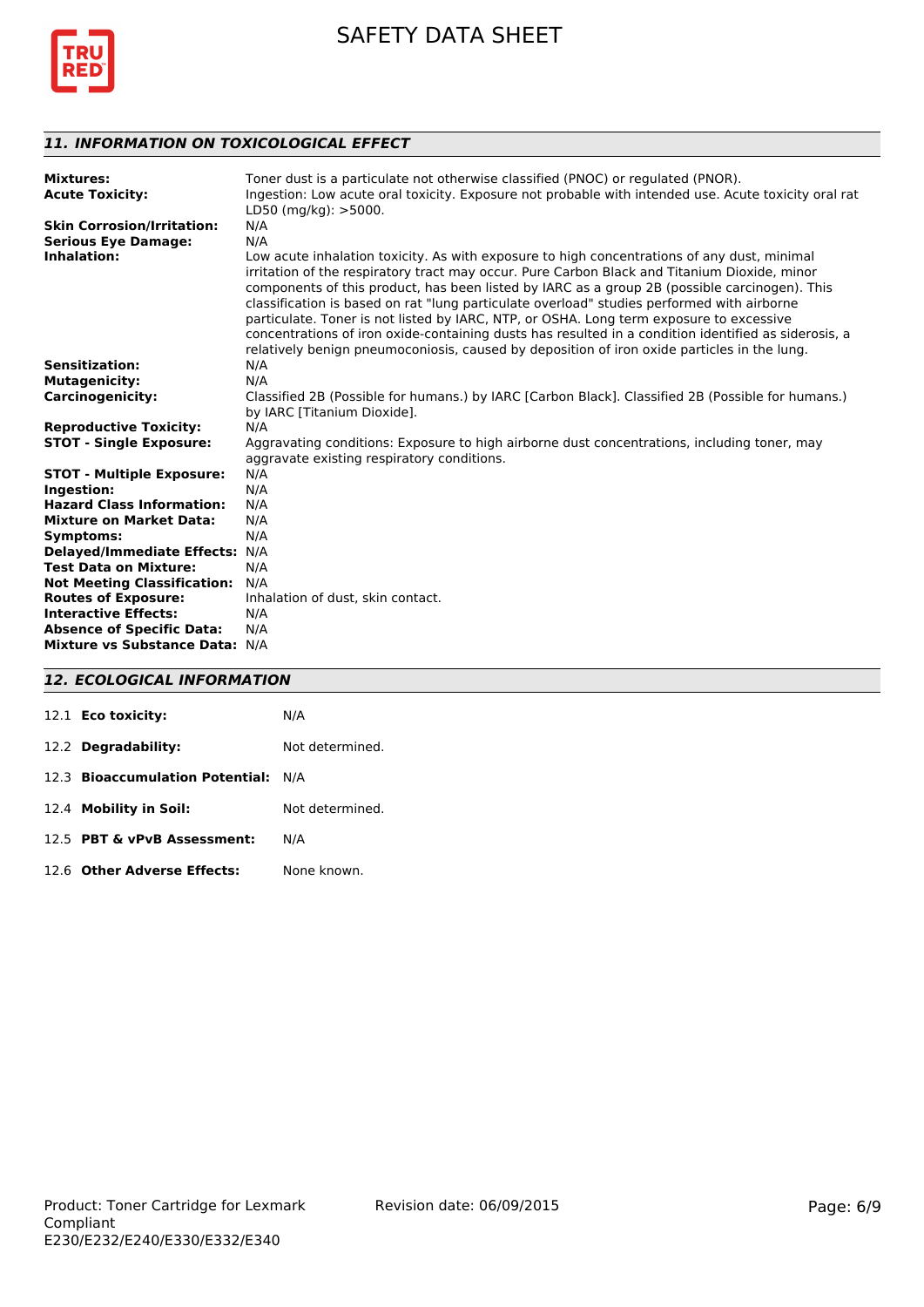

#### *13. DISPOSAL CONSIDERATIONS*

#### **Disposal Information:**

 Dispose as a solid waste in accordance with local authority regulations. Empty container retains product residue.

# **Physical/Chemical Properties that affect Treatment:**

Symbol: This product is not classified as dangerous

Risk Phrases: This product is not classified according to the federal, state and local environmental regulations.

#### **Waste Treatment Information:**

Do not shred toner cartridge, unless dust-explosion prevention measures are taken. Finely dispersed particles may form explosive mixtures in air. Dispose of in compliance with federal, state, and local regulations.

#### **Personal Protection Required:**

N/A

| <b>14. TRANSPORT INFORMATION</b> |                                                               |  |  |
|----------------------------------|---------------------------------------------------------------|--|--|
| 14.1 <b>ID Number:</b>           | Not regulated by any transport mode.                          |  |  |
| 14.2 Shipping Name:              | Not regulated by any transport mode.                          |  |  |
| 14.3 Hazard Class:               | HMIS Classification: Health: 1* Flammability: 1 Reactivity: 0 |  |  |
| 14.4 Packing Group:              | Not regulated by any transport mode.                          |  |  |
| 14.5 Environmental Hazards:      | N/A                                                           |  |  |
| 14.6 User Precautions:           | N/A                                                           |  |  |
| 14.7 Bulk Transport:             | N/A                                                           |  |  |
|                                  |                                                               |  |  |

#### *15. REGULATORY INFORMATION*

15.1 **Regulatory Information:** TSCA (USA): All ingredients are listed on the Toxic Substances Control Act (TSCA) inventory, have been registered, or are exempt. SARA/ EPCRA (USA): None of the ingredients in this product has a final reportable quantity (RQ) under Emergency Planning and Community Right-to Know Act (EPCRA)- Section 302: Extremely Hazardous Substances (EHS) or notification requirements for EHS under Section 304.

#### **EPA Regulatory Information:** N/A

#### **CERCLA Reportable Quantity:** N/A

#### 15.2 **Superfund Information:**

#### **Hazard Categories:**

**Immediate:** N/A

#### **Delayed:** N/A

**Fire:** NFPA Rating: Health: 1 Flammability: 1 Reactivity: 0

**Pressure:** N/A

#### **Reactivity:** N/A

#### **Section 302 - Extremely Hazardous:** N/A

**Section 311 - Hazardous:** N/A

15.3 **State Regulations:** California Prop. 65: This product contains no known materials at levels which the State of California has found to cause cancer, birth defects or other reproductive harm.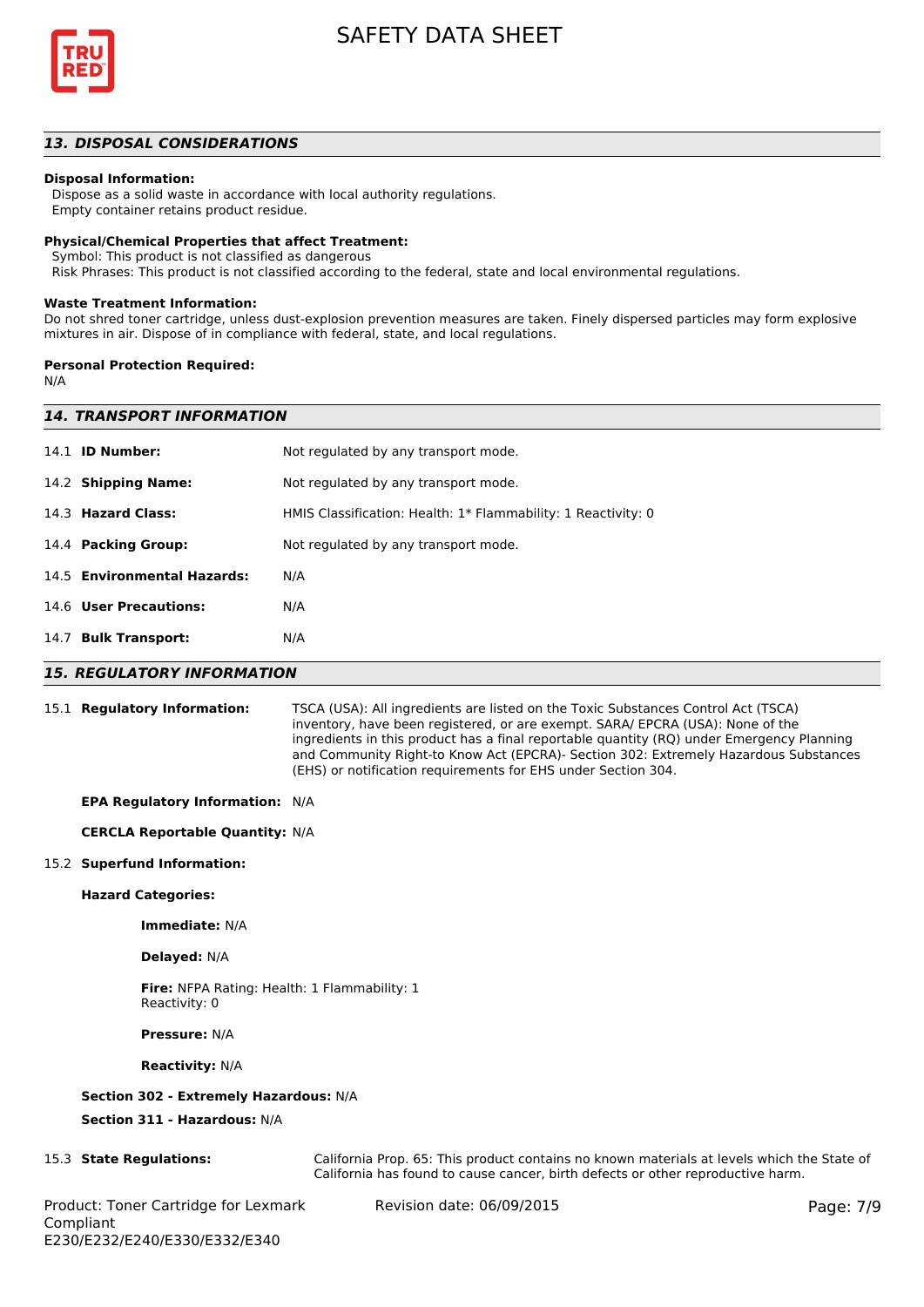

| International regulations lists: EINECS (Europe) - All ingredients are listed on the European<br>15.4 Other Regulatory Information:<br>Inventory of Existing Commercial Substances (EINECS) list, have been registered on the<br>European List of New Chemical Substances (ELINCS), or are exempt; ENCS (Japan) - All<br>ingredients are listed on the Japanese Existing and New Chemical Substances (ENCS) list,<br>have been registered, or are exempt; AICS (Australia) - All ingredients are listed in<br>Australian Inventory of Chemical Substances (AICS), have been registered, or are exempt;<br>Philippines inventory (PICCS) - All ingredients are listed on the Philippines Inventory<br>(PICCS) or are exempt; Korea inventory (KECI) - All ingredients are listed on the Korean<br>Existing Chemicals List (ECL), have been registered, or are exempt; China inventory<br>(IECSC) - All ingredients are listed on the Chinese inventory (IECSC) or are exempt.<br>Canada: WHMIS (Canada) - Not controlled under WHMIS (Canada); DSL/NDSL - All<br>ingredients are listed on the Canadian Domestic Substances List (DSL), have been<br>registered on the Non-Domestic Substances List (NDSL), or are exempt. Mexico<br>Classification: Health: 1 Flammability: 1 Reactivity: 0. |
|----------------------------------------------------------------------------------------------------------------------------------------------------------------------------------------------------------------------------------------------------------------------------------------------------------------------------------------------------------------------------------------------------------------------------------------------------------------------------------------------------------------------------------------------------------------------------------------------------------------------------------------------------------------------------------------------------------------------------------------------------------------------------------------------------------------------------------------------------------------------------------------------------------------------------------------------------------------------------------------------------------------------------------------------------------------------------------------------------------------------------------------------------------------------------------------------------------------------------------------------------------------------------------------------|
|----------------------------------------------------------------------------------------------------------------------------------------------------------------------------------------------------------------------------------------------------------------------------------------------------------------------------------------------------------------------------------------------------------------------------------------------------------------------------------------------------------------------------------------------------------------------------------------------------------------------------------------------------------------------------------------------------------------------------------------------------------------------------------------------------------------------------------------------------------------------------------------------------------------------------------------------------------------------------------------------------------------------------------------------------------------------------------------------------------------------------------------------------------------------------------------------------------------------------------------------------------------------------------------------|

# *16. OTHER INFORMATION*

| <b>General Comments:</b>          | This information is based on our current knowledge. It should not therefore be construed as<br>quaranteeing specific properties of the products as described or their suitability for a particular<br>application |  |
|-----------------------------------|-------------------------------------------------------------------------------------------------------------------------------------------------------------------------------------------------------------------|--|
| <b>Creation Date of this SDS:</b> | 07/16/2019                                                                                                                                                                                                        |  |